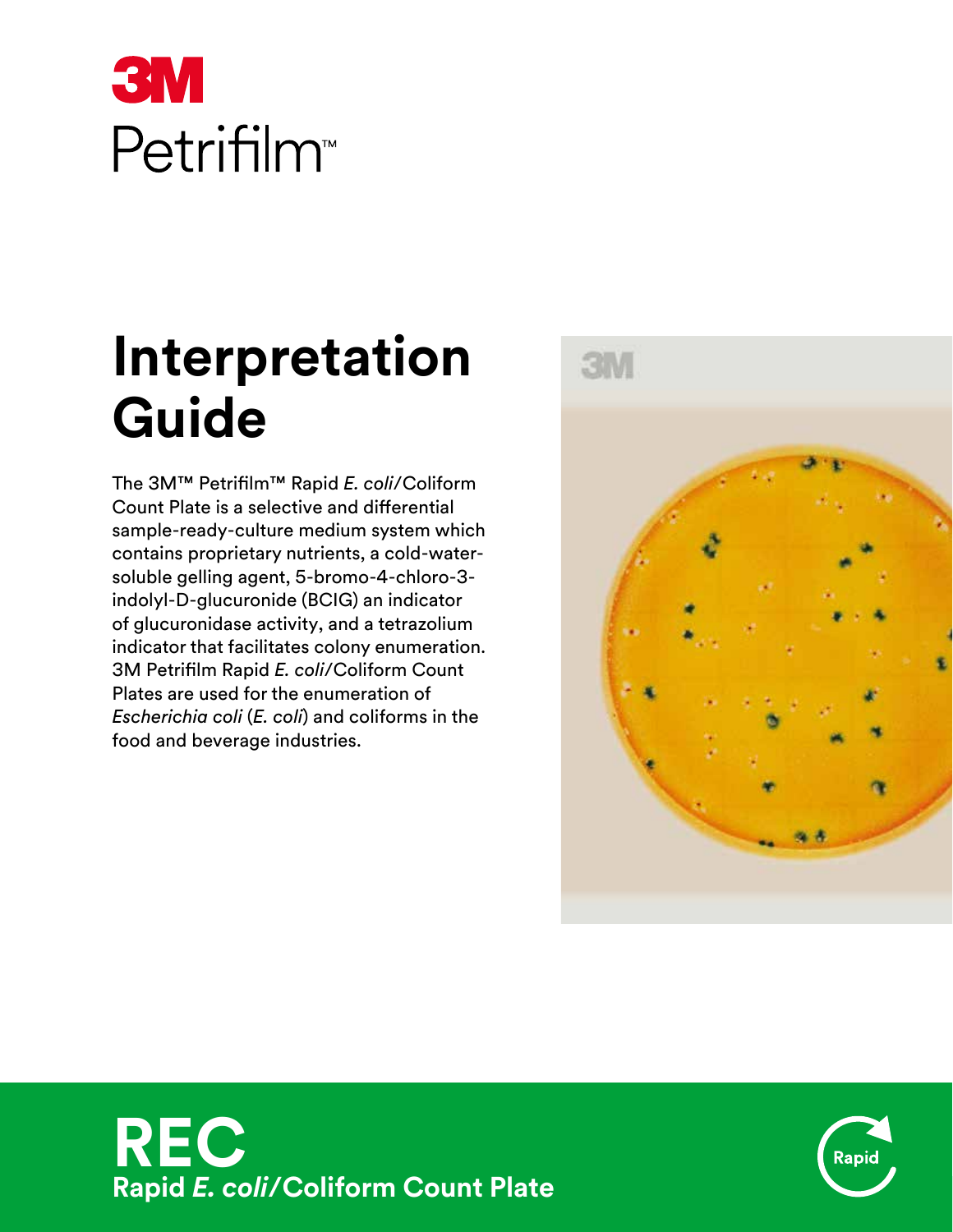Most *E. coli* (about 97%) produce beta-glucuronidase, which produces a blue precipitate associated with the colony on the 3M Petrifilm Rapid *E. coli*/Coliform Count Plate. The top film on the 3M Petrifilm Rapid *E. coli*/Coliform Count Plate traps carbon dioxide gas produced by the lactose fermenting coliforms and *E. coli*. A small percentage of *E. coli* do not produce carbon dioxide gas as a result of lactose fermentation; these are known as anaerogenic *E. coli*. On the 3M Petrifilm Rapid *E. coli*/Coliform Count Plate, blue to blue-green colonies associated with and without entrapped gas (within approximately one colony diameter) are counted as *E. coli*.

Most *E. coli* O157 strains are atypical, for example they are glucuronidase negative, they will not produce a blue color, and therefore will be detected as coliforms on 3M Petrifilm Rapid *E. coli*/Coliform Count Plates.

The United States Food and Drug Administration (FDA) Bacteriological Analytical Manual (BAM) define coliforms as Gram negative rods, which produce acid and gas from lactose during metabolic fermentation. Non- *E. coli* coliform colonies growing on the 3M Petrifilm Rapid *E. coli*/Coliform Count Plate produce acid and gas, which causes the pH indicator to change the gel color to light yellow and gas trapped around red colonies. In this interpretation guide, the number of coliforms per the FDA BAM definition is the number of red colonies with gas production and blue colonies with and without gas production.

ISO defines coliforms by their ability to grow in method-specific, selective media. ISO method 4832 enumerates typical coliform colonies on Violet Red Bile Lactose (VRBL) agar, with confirmation of atypical colonies. On the 3M Petrifilm Rapid *E. coli*/Coliform Count Plate, coliforms are indicated by red colonies with or without gas production and blue colonies with and without gas production.

Please refer to the product instructions for additional information.



*E. coli* **count = 0 Total coliform count = 0**

3M Petrifilm Rapid *E. coli*/Coliform Count Plate without colonies.



*E. coli* **count = 2** (blue colonies with and without gas) **Total coliform count = 8** (red colonies with gas and blue colonies)

**Total coliform count = 8** (red colonies and blue colonies)

*E. coli* are blue to blue-green colonies with and without associated gas bubbles. The definition of coliforms may vary by country. Please refer to the section above and product instructions for definitions.

Do not count colonies on the foam barrier because they are removed from the selective influence of the medium.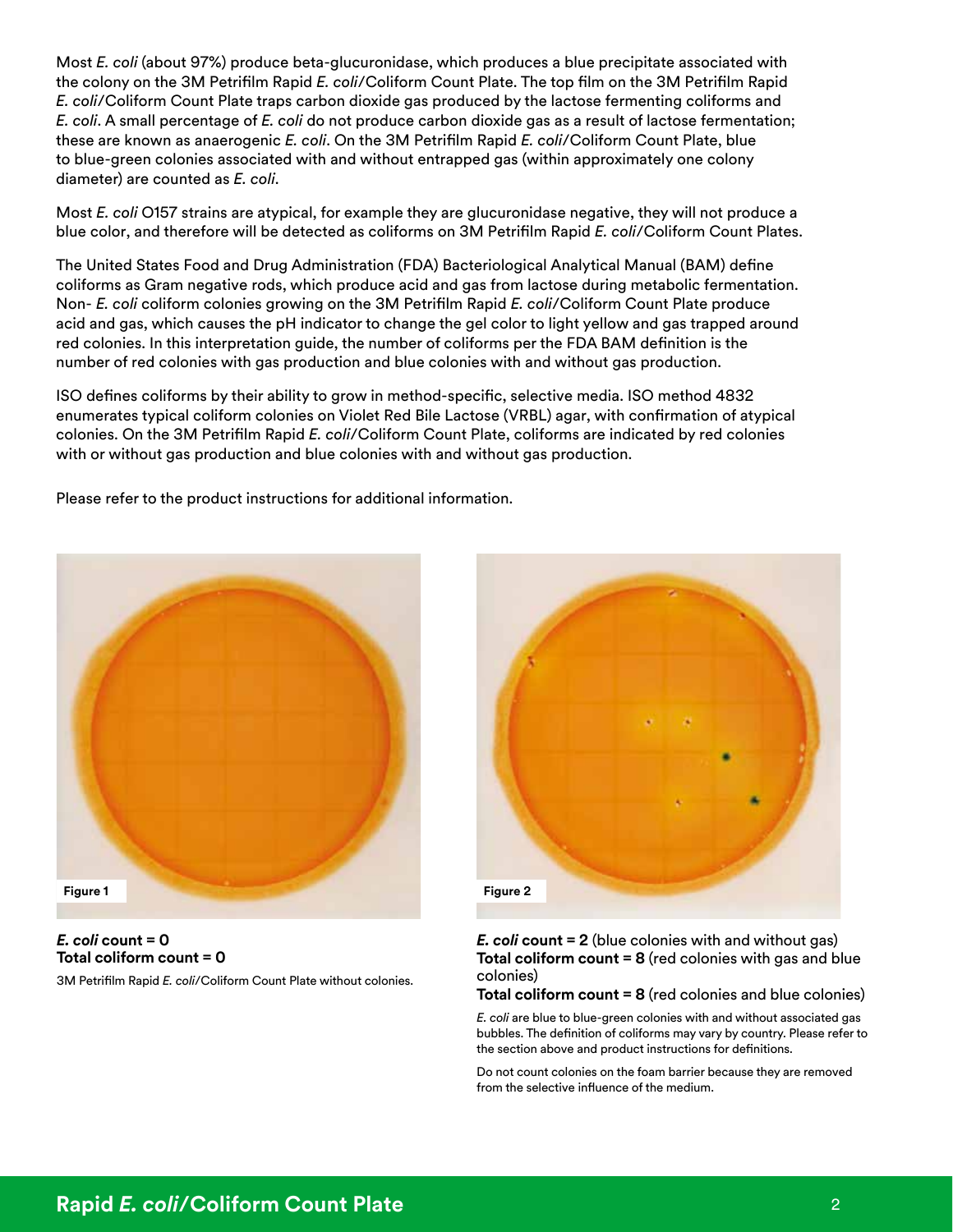

#### *E. coli* **count = 25** (blue colonies with and without gas) **Total coliform count = 71** (red colonies with gas and blue colonies)

#### **Total coliform count = 75** (red and blue colonies)

Two distinct colonies can be seen in Circle 1, although the blue precipitate from both colonies have merged together. The gas bubble formed by each colony has disrupted the colony so that the colony "outlines" the bubble.

Artifact bubbles may result from improper inoculation or from trapped air within the sample. They are irregularly shaped and are not associated with a colony (Circle 2).

Food particles are irregularly shaped and are not associated with gas bubbles (Circle 3).



#### *E. coli* **count = 0 Total coliform count = Too Numerous To Count (TNTC)**



#### *E. coli* **count = 3** (blue colonies with and without gas) **Estimated total coliform count = 145**

The circular growth area is approximately 30 cm<sup>2</sup>. Estimates can be made on 3M Petrifilm Rapid *E. coli*/Coliform Count Plates containing greater than 100 colonies. Count the number of colonies in one or more representative squares and determine the average number per square. Multiply the average number by 30 to determine the estimated count. In this picture, three types of colonies can be seen: Red colonies with gas (Circle 1), blue colonies with gas (Circle 2), and very tiny, pale pink colonies without gas. The tiny, pale pink colonies without gas are noncoliform and should not be counted (Circle 3).

*Further a more accurate count, further dilution of the sample may be necessary.*



#### *E. coli* **count = cannot be determined Total coliform count = TNTC**

The counting range for total coliform is less than or equal to 100 total colonies. Plates with colony counts TNTC may have one or more of the follow characteristics: lightening of the gel color to yellow, many small, indistinct red or blue colonies and/or many gas bubbles. High concentrations of *E. coli* or coliforms may cause the outer edge of the growth area to turn pink to pink orange. *For a more accurate count, further dilution of the sample may be necessary.*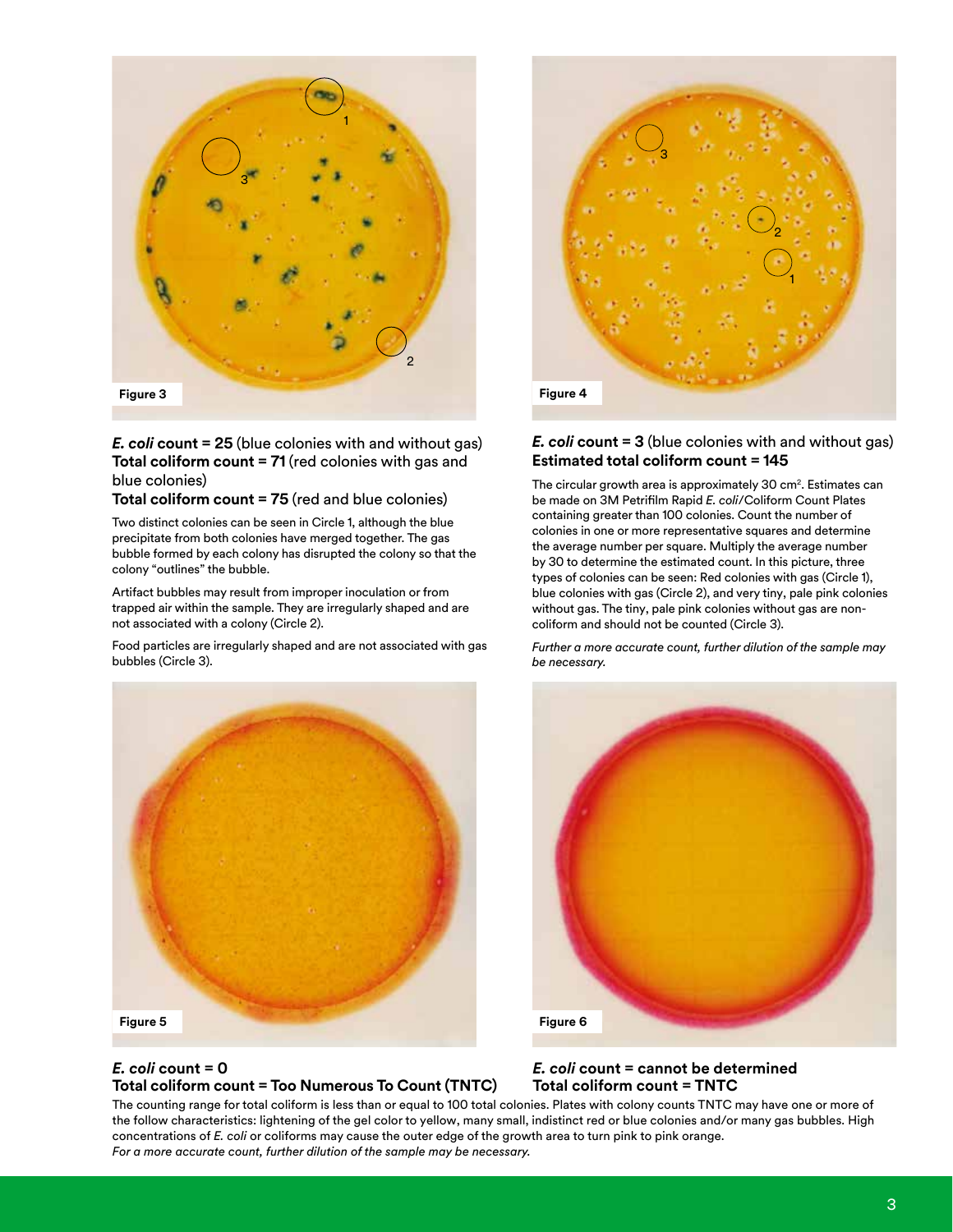



#### *E. coli* **count = TNTC** (blue colonies with and without gas) **Total coliform count = TNTC**

The counting range for *E. coli* is less than or equal to 100 blue to blue-green colonies. Plates with colony counts TNTC may have one or more of the follow characteristics: lightening of the gel color to yellow, many small, indistinct red or blue colonies and/or many gas bubbles. High concentrations of *E. coli* or coliforms may cause the outer edge of the growth area to turn pink to pink orange.

*For a more accurate count, further dilution of the sample may be necessary.*



*E. coli* **count = 41** (blue colonies with and without gas) **Total coliform count = TNTC** (red colonies with gas and blue colonies)

**Total coliform count = TNTC** (red and blue colonies)

The counting range for *E. coli* on the 3M Petrifilm Rapid *E. coli*/ Coliform Count Plate is less than or equal to 100 blue to blue-green colonies regardless of the number of total colonies. The countable range for total coliform may occur on a separate dilution.

*For a more accurate count, further dilution of the sample may be necessary.*



#### *E. coli* **count = 2** (blue colonies with and without gas) **Total coliform count = 36** (red colonies with gas and blue colonies)

#### **Total coliform count = 58** (red and blue colonies)

This figure shows the next serial dilution for the sample plated in Figure 9. The countable range for total coliforms on 3M Petrifilm Rapid *E. coli*/Coliform Count Plate is lower than or equal to 100 total colonies. Do not count tiny, pale pink colonies without gas (see circle). These colonies are non-coliform colonies and should not be counted.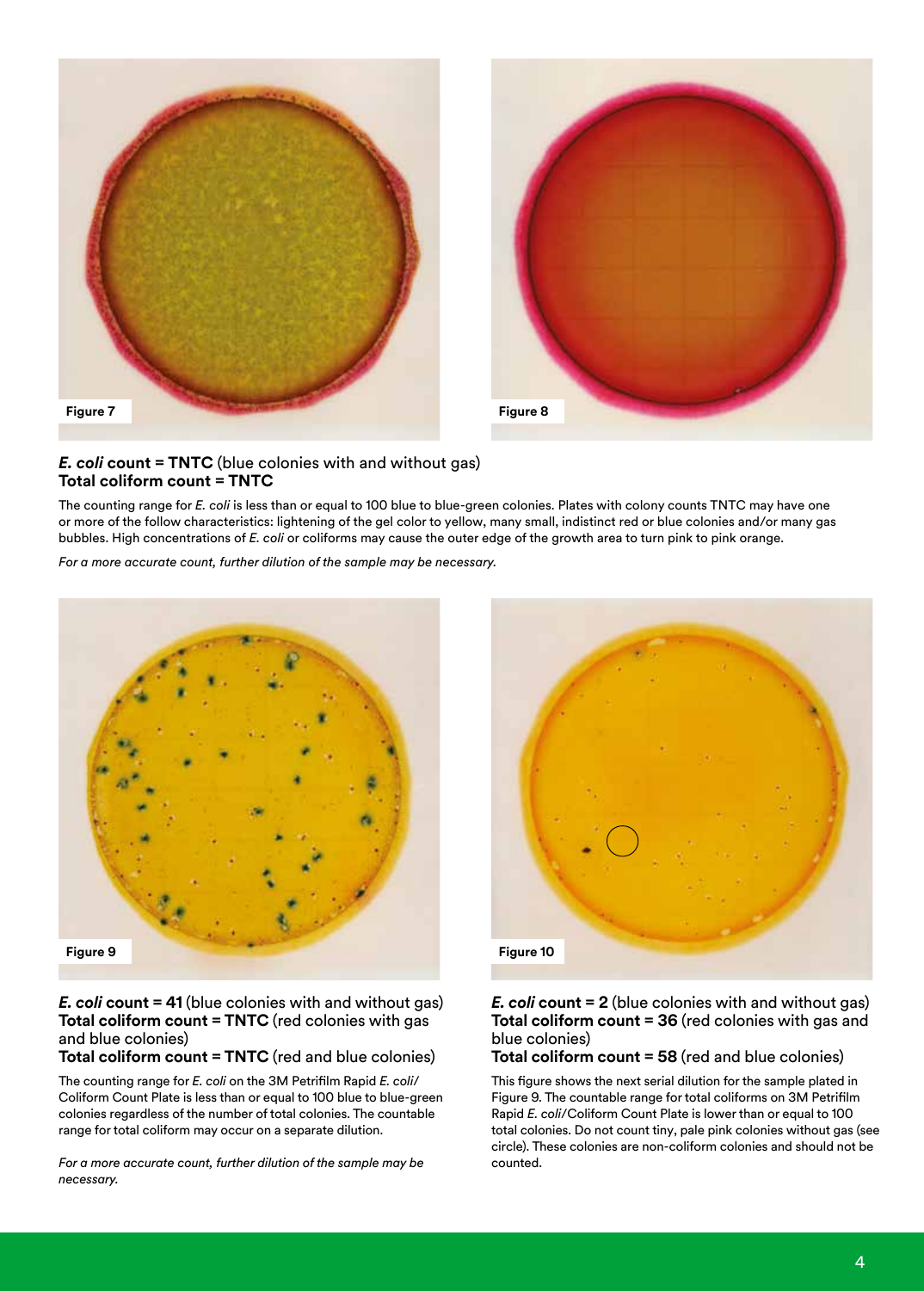

#### *E. coli* **count = 42** (blue colonies with and without gas) **Total coliform count = TNTC** (red colonies with gas and blue colonies)

**Total coliform count = TNTC** (red and blue colonies)

The counting range for *E. coli* on the 3M Petrifilm Rapid *E. coli*/ Coliform Count Plate is less than or equal to 100 blue to blue-green colonies regardless of the number of total colonies. The countable range for total coliform may occur on a separate dilution.

*For a more accurate count, further dilution of the sample may be necessary.*



#### *E. coli* **count = 21** (blue colonies with and without gas) **Total coliform count = 60** (red colonies with gas and blue colonies)

#### **Total coliform count = 60** (red and blue colonies)

A 1:10 dilution of some food matrices, for example those containing fruit such as cherries and blueberries, may affect ß-glucuronidase production by *E. coli* rendering them faint blue-green. Additional incubation and/or a 1:20 dilution will restore the appearance of the blue green color.

In this figure, *E. coli* colonies can be identified by their darkened colony color surrounded by a faint blue-green color (Circle 1). Compare this colony to a non-*E. coli* coliform colony which is bright red (Circle 2).

# **Reminders for Use**



**1** Store the unopened 3M Petrifilm Rapid *E. coli*/Coliform Count Plate pouches at frozen or refrigerated temperature equal to -20 to 8ºC (-4 to 46ºF). Use before expiration date on package. Just prior to use, all unopened pouches to come to room temperature before opening.



**2** Seal by folding the end of the pouch over and applying adhesive tape. **To prevent exposure to moisture, do not refrigerate opened pouches.** Store resealed pouches in a cool, dry place for no longer than four weeks.

### **Storage and Contract Contract Contract Contract Contract Contract Contract Contract Contract Contract Contract Contract Contract Contract Contract Contract Contract Contract Contract Contract Contract Contract Contract Co**



**3** Place the 3M Petrifilm Rapid *E. coli*/ Coliform Count Plate on a level surface. Lift the top film and with the pipette perpendicular to the inoculation area, dispense 1mL of sample suspension onto the center of the bottom film.